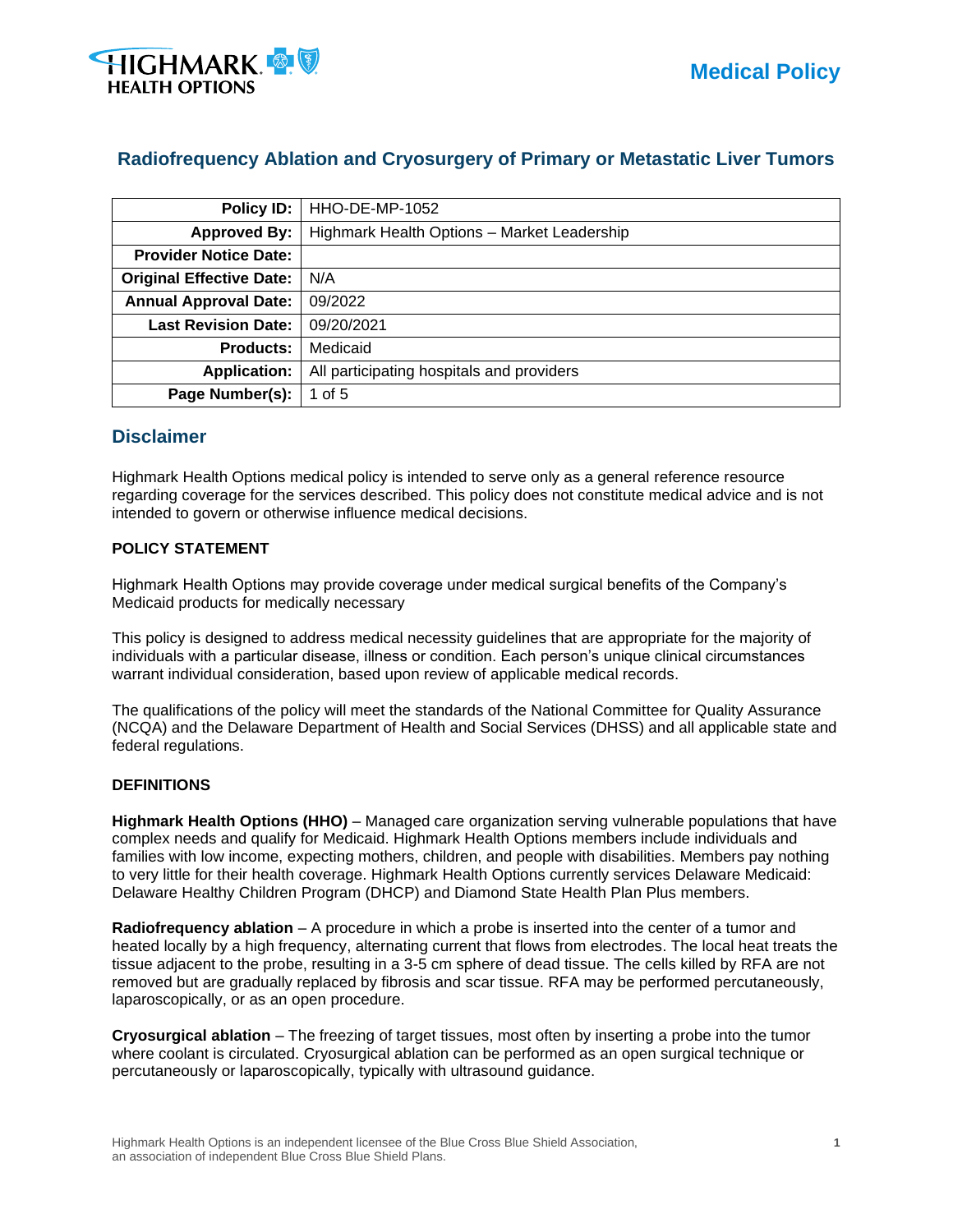

### **PROCEDURES**

RFA of primary or metastatic hepatocellular carcinoma (HCC) may be considered medically necessary in individuals who are not surgical candidates when ANY of following are met:

- There are no more than three (3) nodules and all tumor foci can be adequately treated; or
- As a bridge to transplant when ALL of the following criteria have been met:
	- o Preserved liver function defined as Child-Pugh Class A or B; and
	- $\circ$  Single tumors less than or equal to 6.5 cm in diameter, or no more than three (3) lesions less than or equal to 4.5 cm in diameter, and total tumor diameter less than or equal to 8 cm ; and
	- o No evidence of extra-hepatic metastases; and
	- o No evidence of severe renal function impairment; and
	- o No evidence of portal vein occlusion; or
- Primary or metastatic treatment of hepatic metastases 5 cm or less in diameter from colorectal cancer in the absence of extrahepatic metastatic disease when all tumor foci can be adequately treated; or
- Treatment of hepatic metastases from neuroendocrine tumors in individuals with symptomatic disease when systemic therapy has failed to control symptoms; or
- As a repeat procedure when at least six (6) months have elapsed since the prior surgical resection or ablation.

RFA for hepatic metastasis is considered experimental/investigational for the following:

- Hepatic metastases from colorectal cancer or neuroendocrine tumors that do not meet the criteria above; and
- Hepatic metastases from other types of cancer with the exception of colorectal cancer or neuroendocrine tumors.

RFA of liver tumors is considered experimental/investigational for all other indications because the safety/and or effectiveness of this service cannot be established by the available published peer-reviewed literature.

Cryosurgery of the liver, using a Federal Food and Drug Administration approved cryosurgical device, may be considered medically necessary for select individuals with unresectable liver tumors or for individuals whose liver tumors are not totally resectable when ALL of the following criteria are met:

- Proven primary or secondary malignant tumor by biopsy, tumor markers, MRI, CT scan or ultrasound; and
- The lesion(s) must be unresectable, whether on the basis of size, location, (proximity to major structures) bilobar involvement, or underlying liver disease (such as cirrhosis); and
- For individuals with metastatic disease there must be no residual tumor at the primary site; and
- There must be no evidence of extrahepatic malignancy; and
- All visible tumors (visible by imaging study including intraoperative ultrasound) must be eradicable; and
- Lesion measures no more than 4 cm in diameter; and
- Lesions must be either a primary hepatocellular carcinoma or hepatic metastases from either primary colorectal cancer or neuroendocrine cancer.

The following uses of cryosurgery of the liver are considered experimental/investigational:

• When policy criteria have not been met; or

Highmark Health Options is an independent licensee of the Blue Cross Blue Shield Association, **2** an association of independent Blue Cross Blue Shield Plans.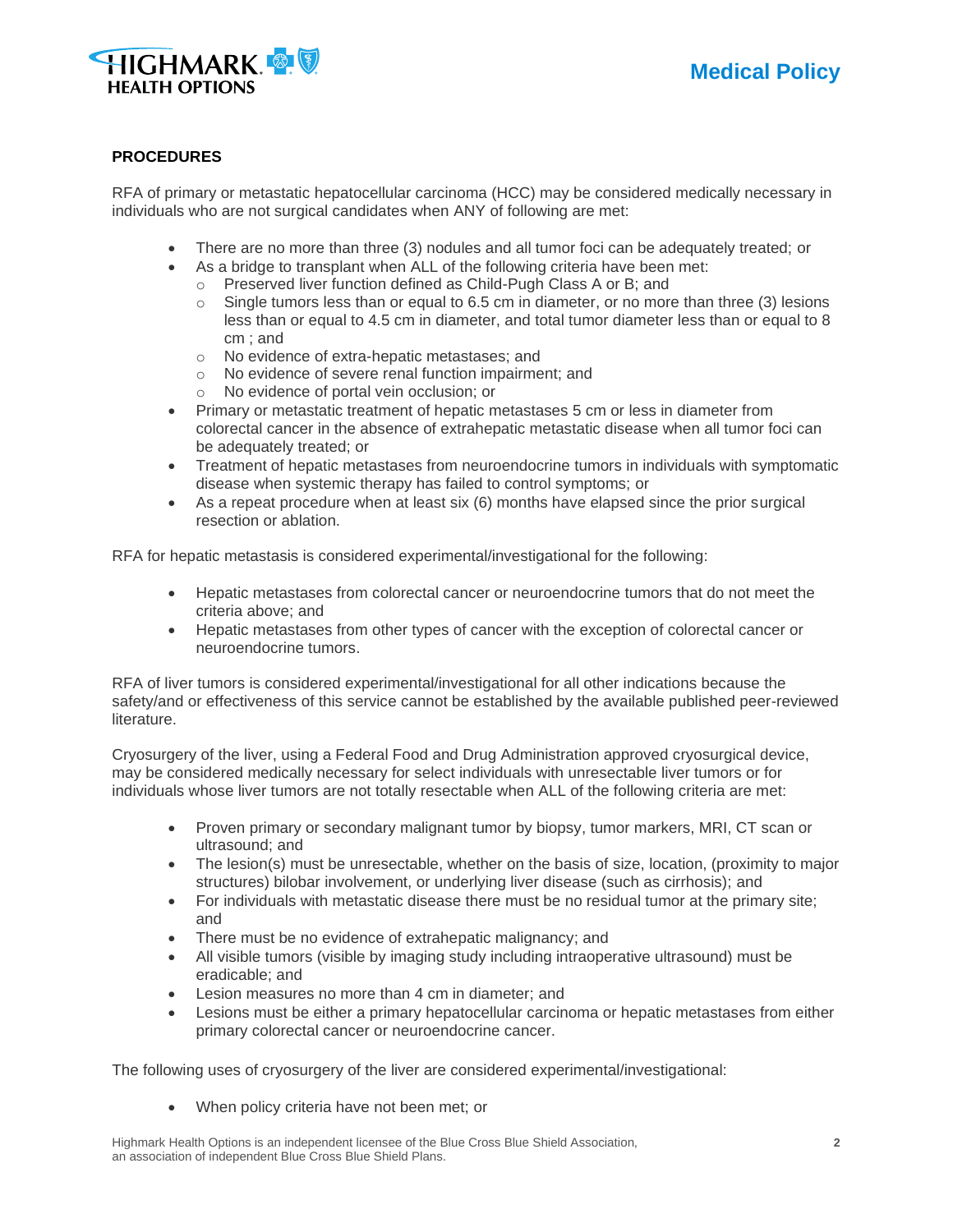

• Metastatic lesions of the liver are from tumor primaries other than colorectal or neuroendocrine cancer.

The use of cryosurgery for liver tumors is considered experimental/investigational for all other indications because the safety and/or effectiveness of this service cannot be established by the available peerreviewed literature.

#### **Post-payment Audit Statement**

The medical record must include documentation that reflects the medical necessity criteria and is subject to audit by Highmark Health Options at any time pursuant to the terms of your provider agreement.

### **Place of Service**

Experimental/Investigational (E/I) services are not covered regardless of place of service.

RFA and Cryosurgery of Primary or Metastatic Liver Tumors is typically an outpatient procedure which is only eligible for coverage as an inpatient procedure in special circumstances, including, but not limited to, the presence of a comorbid condition that would require monitoring in a more controlled environment such as the inpatient setting.

#### **CODING REQUIREMENTS**

| <b>CPT codes</b> | <b>Description</b>                                                           |
|------------------|------------------------------------------------------------------------------|
| 47370            | Laparoscopy, surgical, ablation of 1 or more liver tumor(s); radiofrequency. |
| 47380            | Ablation, open, of 1 or more liver tumor(s); radiofrequency.                 |
| 47382            | Ablation, one or more liver tumor(s), percutaneous, radiofrequency.          |
| 76940            | Ultrasound guidance for, and monitoring of, parenchymal tissue ablation.     |
| 47371            | Laparoscopy, surgical, ablation of 1 or more liver tumor(s); cryosurgical.   |
| 47381            | Ablation, open, of 1 or more liver tumor(s); cryosurgical.                   |
| 47383            | Ablation, one or more liver tumor(s), percutaneous, cryoablation.            |

### **Covered Diagnosis Codes for Procedure Codes: 47370, 47380, 47382, 47371, 47381, 47383**

| Code              | <b>Description</b>                                                  |
|-------------------|---------------------------------------------------------------------|
| C <sub>22.0</sub> | Liver cell carcinoma.                                               |
| C <sub>22.2</sub> | Hepatoblastoma.                                                     |
| C <sub>22.3</sub> | Angiosarcoma of liver.                                              |
| C <sub>22.4</sub> | Other sarcomas of liver.                                            |
| C <sub>22.7</sub> | Other specified carcinomas of liver.                                |
| C <sub>22.8</sub> | Malignant neoplasm of liver, primary, unspecified as to type.       |
| C <sub>22.9</sub> | Malignant neoplasm of liver, not specified as primary or secondary. |
| C78.7             | Secondary malignant neoplasm of liver and intrahepatic bile duct.   |
| C7B.1             | Secondary merkel cell carcinoma.                                    |

Highmark Health Options is an independent licensee of the Blue Cross Blue Shield Association, **3** an association of independent Blue Cross Blue Shield Plans.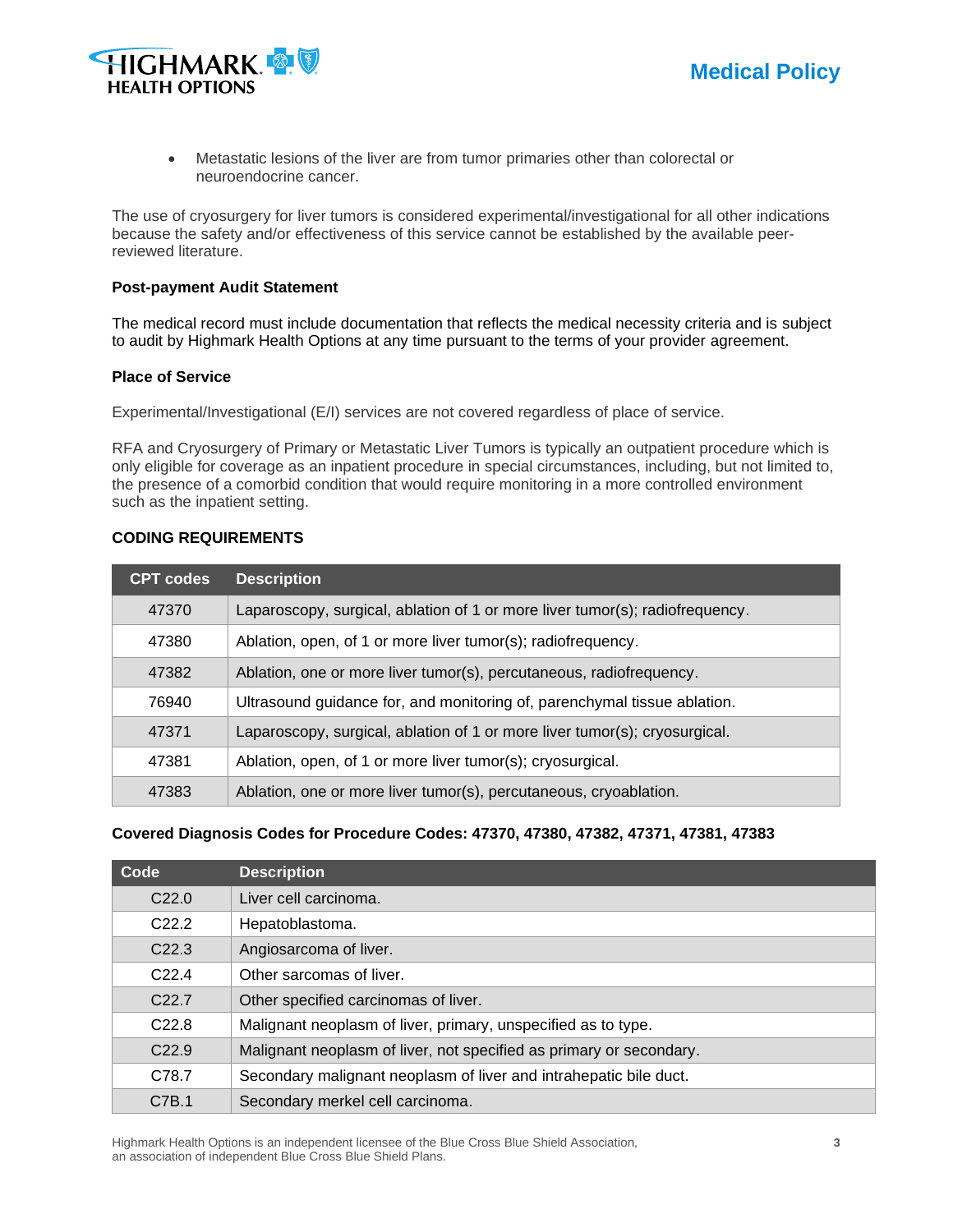

| D <sub>0</sub> 1.5 | Carcinoma in situ of liver, gallbladder and bile ducts.              |
|--------------------|----------------------------------------------------------------------|
| D <sub>37.6</sub>  | Neoplasm of uncertain behavior of liver, gallbladder and bile ducts. |

#### **REIMBURSEMENT**

Participating facilities will be reimbursed per their Highmark Health Options contract.

### **References**

InterQual® Level of Care Criteria 2019. Acute Care Adult. McKesson Health Solutions, LLC.

Curley SA, Stuart KE, Schwartz JM, Carithers RL. Nonsurgical therapies for localized hepatocellular carcinoma: Radiofrequency ablation, percutaneous ethanol injections, thermal ablation, and cryoablation. UpToDate. Last updated October 16, 2015.

Ang Chan J, Kulke M, Clancy TE. Metastatic gastroenteropancreatic neuroendocrine tumors: Local options to control tumor growth and symptoms of hormone hypersections. UpToDate, Last Reviewed Jan 07, 2015.

Canadian Cancer Society. Liver Cancer. 2016.

NIH National Cancer Institute. Cryosurgery in Cancer Treatment: Questions and Answers. 2016.

Littrup P, Aoun H, Adam B, Krycia M, Prus M, Shields A. Percutaneous cryoablation of hepatic tumors long-term experience of a large U.S. series. Abdom Radiol. 2016;41(4) 757-780.

Wang C, Wang H, Yang W, et al. Multicenter randomized controlled trial of percutaneous cryoablation versus radiofrequency ablation in hepatocellular carcinoma. Hepatology. 2015;61 (5): 1579-1590.

American Cancer Society. Tumor Ablation for Liver Cancer. April 28, 2016.

European Society for Medical Oncology. Microwave Ablation for Treating Liver Metastases. May 2016.

FDA/CEDR resources page. Food and Drug Administration Web site. http://www.fda.gov/cder/approval/index.htm. Accessed April 7, 2017.

Song K. Percutaneous cryoablation for hepatocellular carcinoma. Clin Mol Hepatol. 2016; 22:509-515.

Kang T, Rhim H, Song K, et al. Radiofrequency ablation of hepatocellular carcinoma with a "Nodule-in-Nodule" appearance: Long-term follow-up and clinical implications. Cardiovac Intervent Radiol. 2017; 40:401-409.

Changyong E, Wang D, Yu Y, et al. Efficacy comparison of radiofrequency ablation and hepatic resection for hepatocellular carcinoma: A meta-analysis. J Cancer Res Ther. 2017; 13: 625-630.

National Comprehensive Cancer Network. Hepatocellular Carcinoma. Version 2.2019. [https://www.nccn.org/professionals/physician\\_gls/PDF/hepatobiliary.pdf.](https://www.nccn.org/professionals/physician_gls/PDF/hepatobiliary.pdf)

National Comprehensive Cancer Network. Colon Cancer. Version 2.2019. [https://www.nccn.org/professionals/physician\\_gls/pdf/colon.pdf.](https://www.nccn.org/professionals/physician_gls/pdf/colon.pdf)

National Comprehensive Cancer Network. Neuroendocrine and Adrenal Tumors. Version 1.2019.